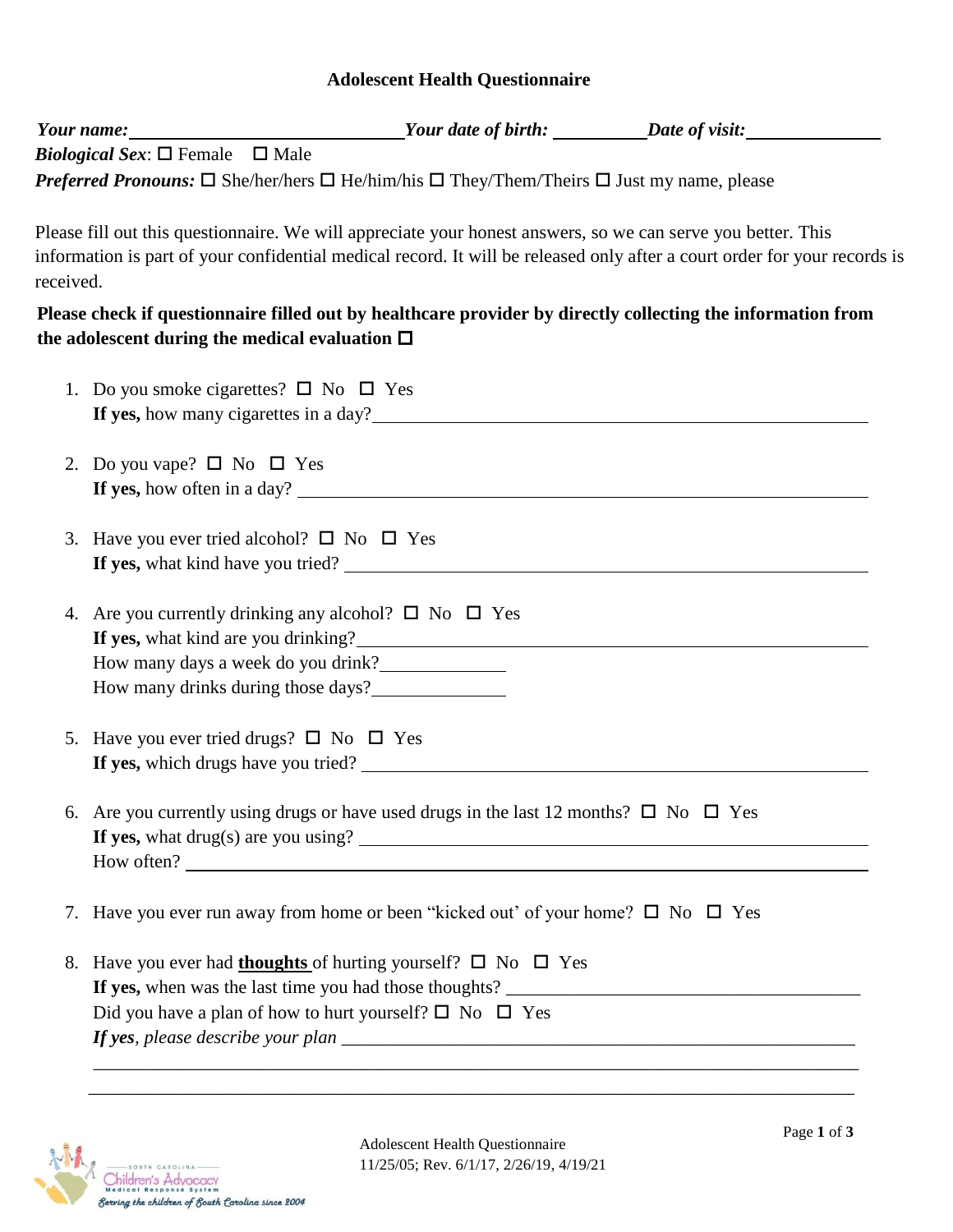| 9. Have you ever tried to hurt yourself? $\square$ No $\square$ Yes<br>If yes, how did you try to hurt yourself?                                                                                                                                                                       |
|----------------------------------------------------------------------------------------------------------------------------------------------------------------------------------------------------------------------------------------------------------------------------------------|
| <u> 1989 - Johann John Stoff, deutscher Stoffen und der Stoffen und der Stoffen und der Stoffen und der Stoffen</u>                                                                                                                                                                    |
| Have you ever been admitted to a hospital for these attempts? $\square$ No $\square$ Yes                                                                                                                                                                                               |
| Have you received any treatment or medications? $\Box$ No $\Box$ Yes<br>If yes, what medications?                                                                                                                                                                                      |
| For how long?                                                                                                                                                                                                                                                                          |
| Are you still taking the medications? $\square$ No $\square$ Yes                                                                                                                                                                                                                       |
| 10. Have you ever had problems with the police? $\square$ No $\square$ Yes                                                                                                                                                                                                             |
| 11. Have you ever willingly had sex? $\square$ No $\square$ Yes                                                                                                                                                                                                                        |
| If yes, how many different partners have you had sex with?                                                                                                                                                                                                                             |
|                                                                                                                                                                                                                                                                                        |
| Were the partners ________Male ___Female __Both?                                                                                                                                                                                                                                       |
| 12. Have you ever had sex without a condom? $\square$ No $\square$ Yes                                                                                                                                                                                                                 |
| If yes, how many partners have you had sex with and not used condoms?                                                                                                                                                                                                                  |
| 13. Have you ever had any sexually transmitted infections, like herpes, gonorrhea, chlamydia or trichomonas?<br>$\Box$ No $\Box$ Yes                                                                                                                                                   |
| 14. Has anyone ever asked you to pose in a sexy way for a photo or video? $\Box$ No $\Box$ Yes<br>If asked, did you have to actually do it? $\square$ No $\square$ Yes                                                                                                                 |
| 15. Has a boyfriend or girlfriend in a dating or serious relationship ever physically hurt you or threatened to hurt<br>you (hit, pushed, kicked, choked, burned or something else)? $\Box$ No $\Box$ Yes                                                                              |
| 16. Has a boyfriend, or girlfriend or anyone else ever asked you, or forced you to have sex with ANOTHER person?<br>(For example, a boy asks his girlfriend to have sex with another boy) $\Box$ No $\Box$ Yes<br>If asked, did you actually have to do it? $\square$ No $\square$ Yes |
| 17. Have you ever traded sex for money, drugs, a place to stay, a cell phone, or something else? $\Box$ No $\Box$ Yes                                                                                                                                                                  |
|                                                                                                                                                                                                                                                                                        |